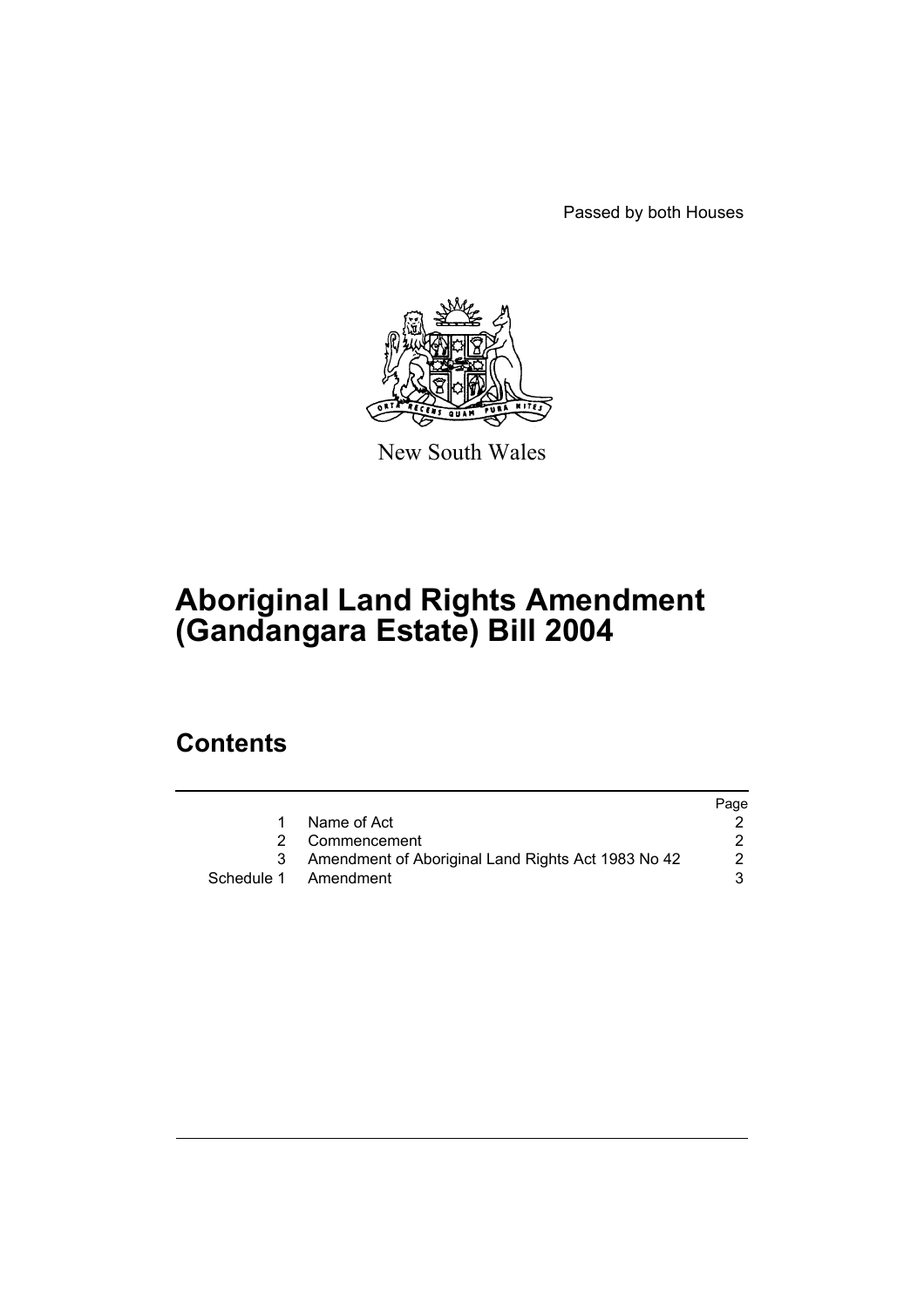*I certify that this PUBLIC BILL, which originated in the LEGISLATIVE ASSEMBLY, has finally passed the LEGISLATIVE COUNCIL and the LEGISLATIVE ASSEMBLY of NEW SOUTH WALES.*

> *Clerk of the Legislative Assembly. Legislative Assembly, Sydney, , 2004*



New South Wales

## **Aboriginal Land Rights Amendment (Gandangara Estate) Bill 2004**

Act No , 2004

An Act to amend the *Aboriginal Land Rights Act 1983* to make provision for the validity of Gandangara Estate land dealings by the Gandangara Local Aboriginal Land Council.

*I have examined this Bill, and find it to correspond in all respects with the Bill as finally passed by both Houses.*

*Chairman of Committees of the Legislative Assembly.*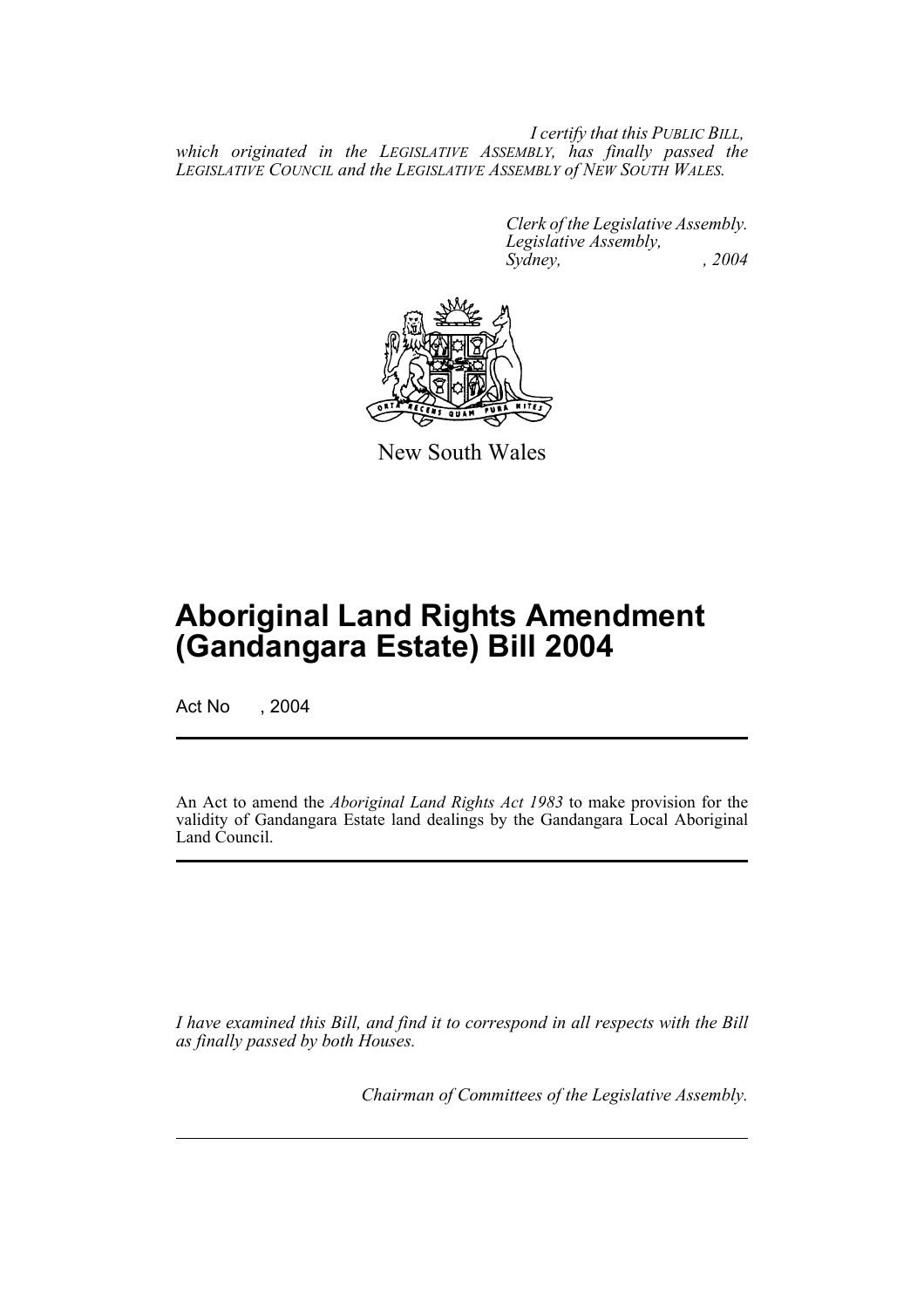### **The Legislature of New South Wales enacts:**

## **1 Name of Act**

This Act is the *Aboriginal Land Rights Amendment (Gandangara Estate) Act 2004*.

## **2 Commencement**

This Act commences on the date of assent.

## **3 Amendment of Aboriginal Land Rights Act 1983 No 42**

The *Aboriginal Land Rights Act 1983* is amended as set out in Schedule 1.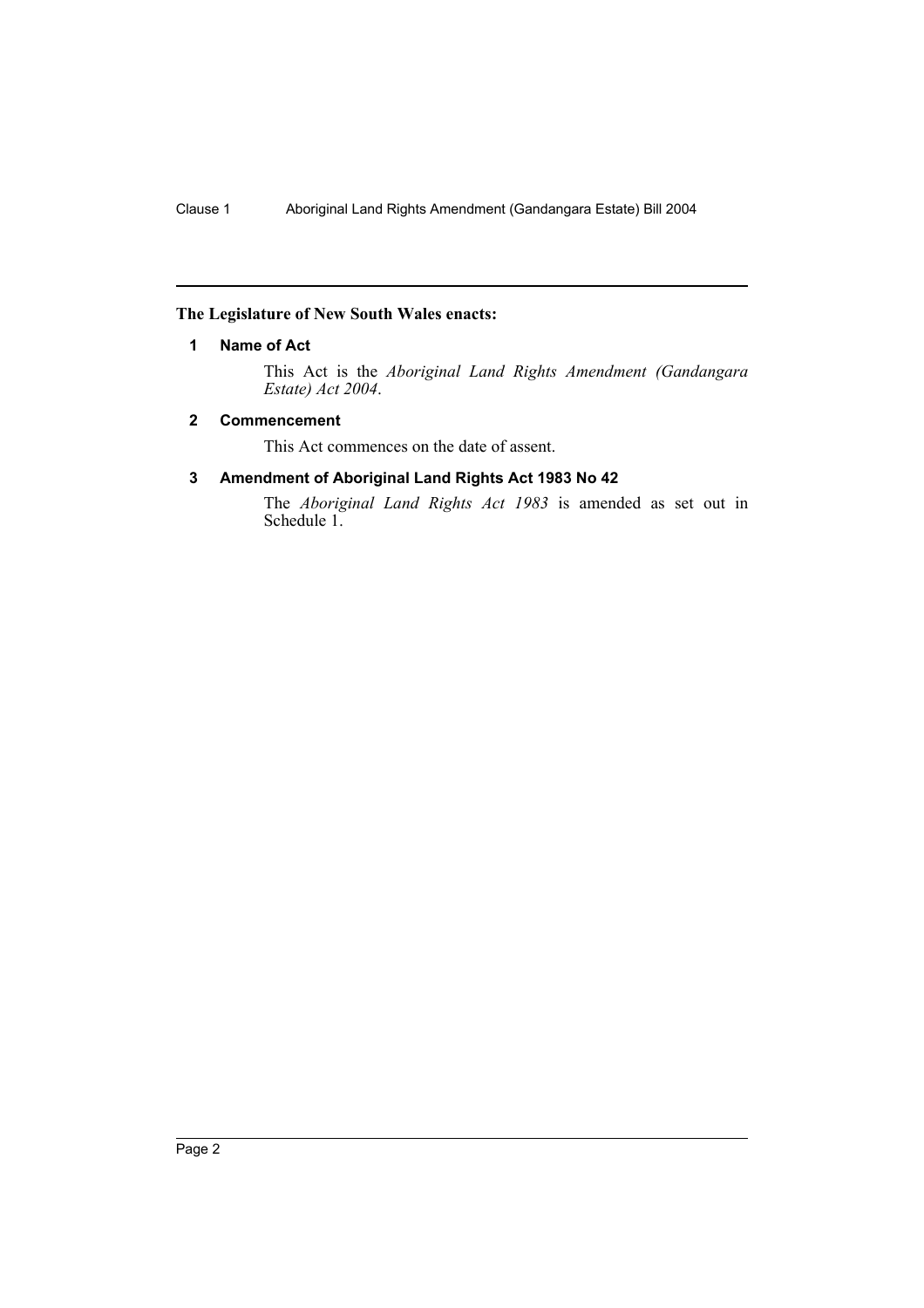Aboriginal Land Rights Amendment (Gandangara Estate) Bill 2004

Amendment **Amendment** Schedule 1

## **Schedule 1 Amendment**

(Section 3)

**Schedule 4 Savings, transitional and other provisions** Insert after Part 5:

## **Part 6 Aboriginal Land Rights Amendment (Gandangara Estate) Act 2004**

## **35 Definitions**

In this Part:

*disposal* of land means sale, exchange, mortgage or other disposal of land, change of use of land and the grant of an easement over land, and includes purported disposal of land.

*Gandangara Estate land* means the land comprised in Deposited Plan 1061416, being the land formerly comprising lots 6081–6084 (inclusive) in Deposited Plan  $1018026$  and lot 2 in Deposited Plan 1041291.

*Gandangara LALC* means the Gandangara Local Aboriginal Land Council.

#### **36 Gandangara Estate—deemed compliance with ss 40B and 40D**

The requirements of sections 40B and 40D are deemed to have been complied with in respect of any disposal of Gandangara Estate land by Gandangara LALC before the commencement of this Part, and it is to be conclusively presumed for all purposes that any such disposal does not (and did not ever) contravene either of those sections.

## **37 Validation**

- (1) Any disposal before the commencement of this Part of Gandangara Estate land by Gandangara LALC or by a person to whom Gandangara Estate land was disposed of before that commencement is validated to the extent of any invalidity that would otherwise have resulted from any contravention of section 40B or 40D in connection with the disposal.
- (2) Any act or omission by the Registrar-General in the exercise or purported exercise of a function under the *Real Property Act 1900* in connection with a disposal of Gandangara Estate land before the commencement of this Part is validated to the extent